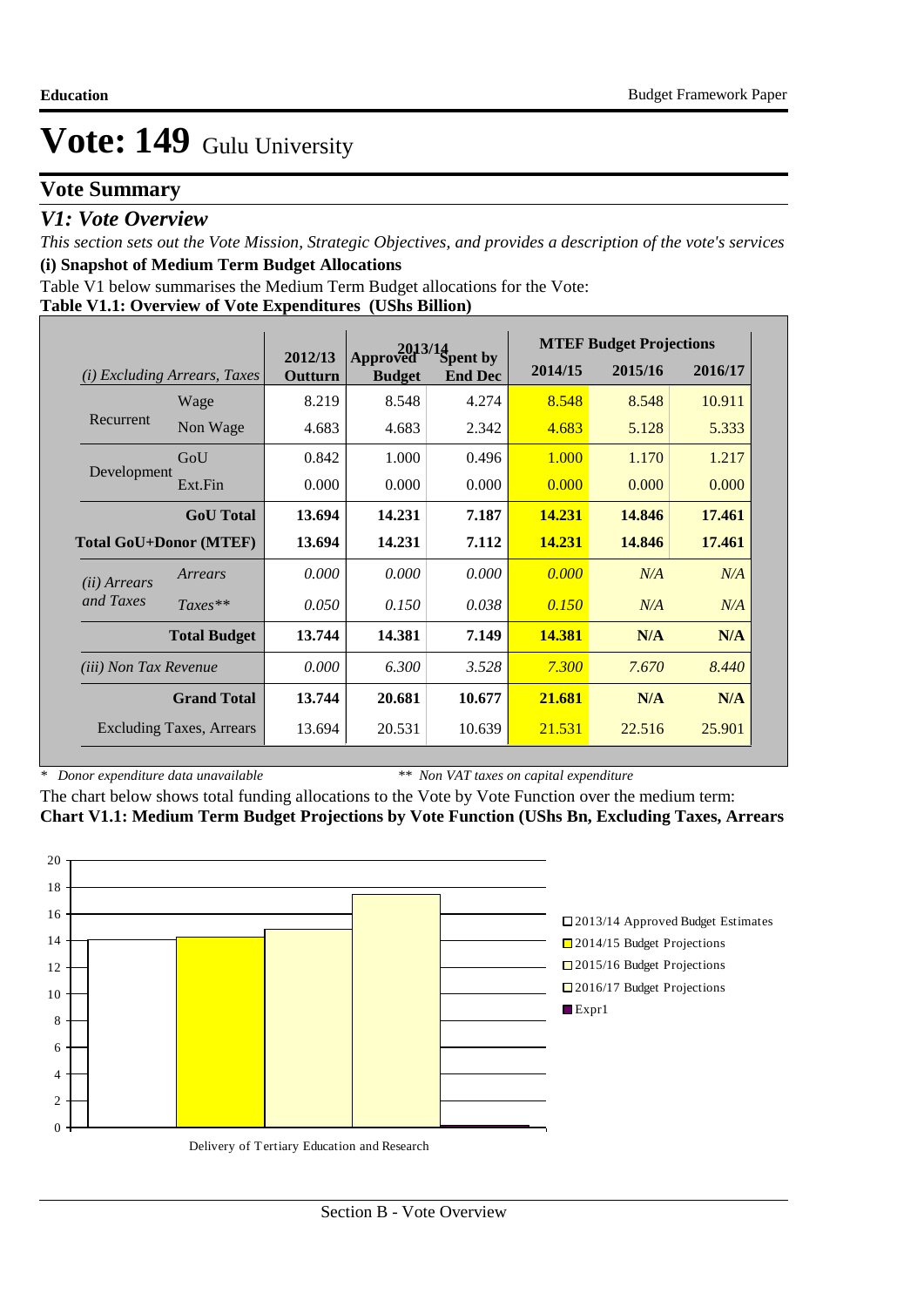### **Vote Summary**

#### **(ii) Vote Mission Statement**

The Vote's Mission Statement is:

*To be a leading academic institution for the promotion of rural transformation and industrialisation for sustainable development.*

#### **(iii) Vote Outputs which Contribute to Priority Sector Outcomes**

The table below sets out the vote functions and outputs delivered by the vote which the sector considers as contributing most to priority sector outcomes.

| <b>Sector Outcome 1:</b>                                            | <b>Sector Outcome 2:</b>                                                              | <b>Sector Outcome 3:</b>                                                              |
|---------------------------------------------------------------------|---------------------------------------------------------------------------------------|---------------------------------------------------------------------------------------|
| <b>Improved quality and relevancy of</b><br>education at all levels | <b>Improved</b> equitable access to education                                         | <b>Improved effectiveness and efficiency in</b><br>delivery of the education services |
| Vote Function: 07 51 Delivery of Tertiary Education and Research    |                                                                                       |                                                                                       |
| <b>Outputs Contributing to Outcome 1:</b>                           | <b>Outputs Contributing to Outcome 2:</b>                                             | <b>Outputs Contributing to Outcome 3:</b>                                             |
| <b>Outputs Provided</b>                                             | <b>Outputs Provided</b>                                                               | None                                                                                  |
| 075101 Teaching and Training                                        | 075103 Outreach                                                                       |                                                                                       |
|                                                                     | 075104 Students' Welfare                                                              |                                                                                       |
|                                                                     | Capital Purchases                                                                     |                                                                                       |
|                                                                     | 075180 Construction and rehabilitation of<br>learning facilities (Universities)       |                                                                                       |
|                                                                     | 075181 Lecture Room construction and<br>rehabilitation (Universities)                 |                                                                                       |
|                                                                     | 075182 Construction and Rehabilitation of<br><b>Accomodation Facilities</b>           |                                                                                       |
|                                                                     | 075184 Campus based construction and<br>rehabilitation (walkways,<br>plumbing, other) |                                                                                       |

#### **Table V1.2: Sector Outcomes, Vote Functions and Key Outputs**

### *V2: Past Vote Performance and Medium Term Plans*

*This section describes past and future vote performance, in terms of key vote outputs and plans to address sector policy implementation issues.* 

#### **(i) Past and Future Planned Vote Outputs**

#### *2012/13 Performance*

In the FY 2012/13, the University made several achievements amongst which are 10 students sponserd for PHD, 15 staff attended trainings and seminars, 1 Science confefernce and 1 Graduate seminar conducted, 40 stodents sponserd for Masters, 1,100 students graduated

The university conducted 30 weeks of lectures and 2 weeks of exams; carried out school practice for 300 students of science and Humanities, 8 field attachment for 150 students, conducted internship/field attachments for 50 Medical students, welfare for 884 Government Salso was paid on time for 884 students; also salaries and wages were paid on time for 300 tudents paid and salaries and wages for 400 staff paid

#### *Preliminary 2013/14 Performance*

Admitted 245 Government students and 2,650 Private students, Carried out Induction workshop for admitted students, Conducted 30 weeks of lectures and 2 weeks of exams Registered and sponsored 5 PhD students, 10 Masters programme students Sponsored 20 staff for trainings and seminars, Conducted recess term field work for 120 Faculty of Agric students

Section B - Vote Overview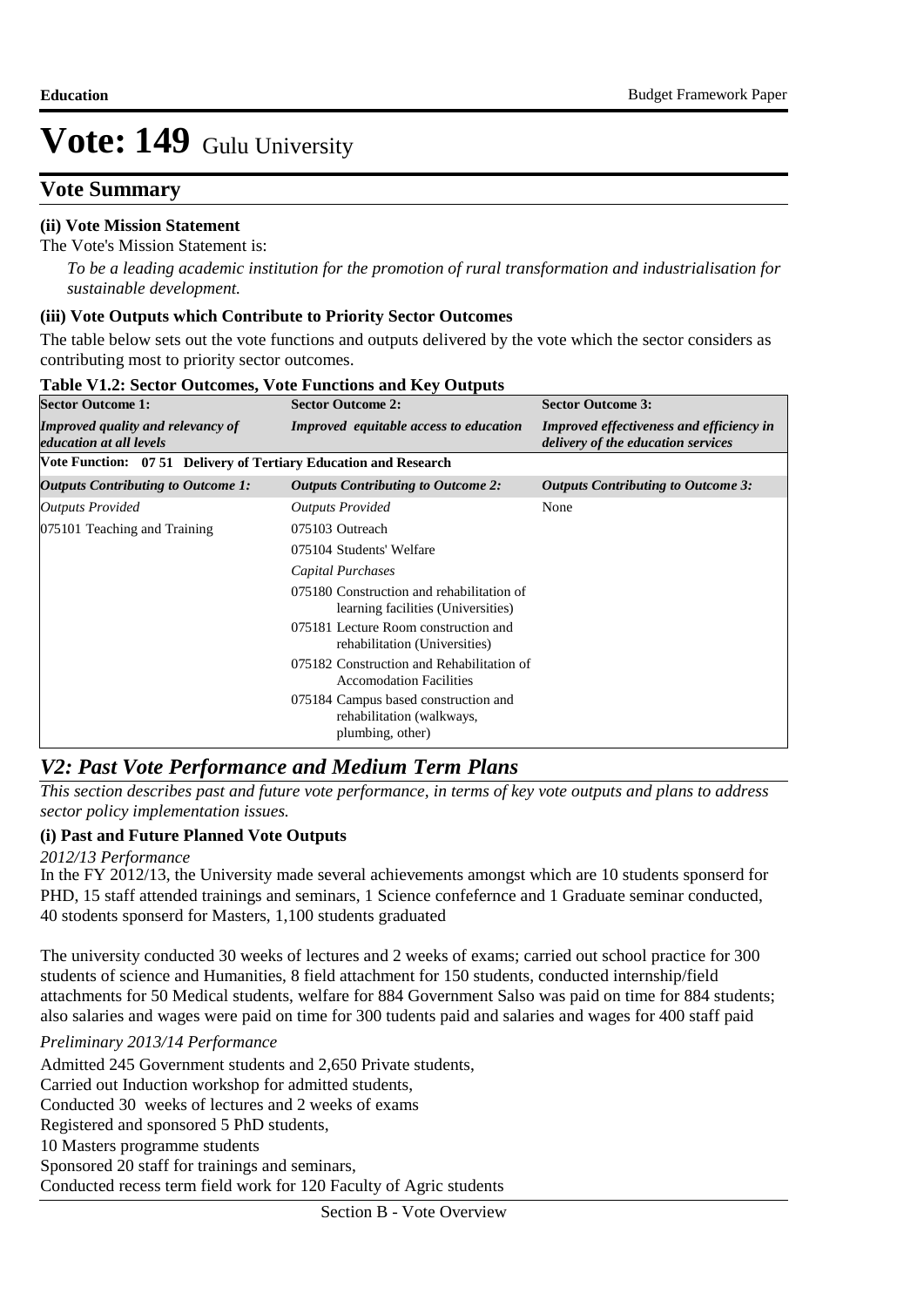### **Vote Summary**

Conducted school Practice survey in 240 schools, 1,070 students graduated. Made 7 publications,

Prepared and presented 10 Research proposals for approval and funding,

Conducted 8 Public lectures,

Concluded school practice for 620 students,

Conductted 4 community sensitization and awareness workshops

Carried out Field visits/attachments and industrial visits for 110 students

Conducted 2 community sensitization and awareness workshops

Conducted school Practice survey in 240 secondary schools

Conducted 6 Meeting with District Land Board officials,local council leaders, land owners and politicians, Acquired 506 acres of land at Latoro Parish, Purongo Sub county.

Carry out Community sensitization by holding 5 meetings, 2 radio talk show programs,

Open up boundaries,

Processing Title for 100 acres of land in Latoro in progress, Cleared outstanding fees for 28 Hectares from National Forestry Authority.

#### **Table V2.1: Past and 201/12 Key Vote Outputs\***

| Vote, Vote Function<br><b>Key Output</b>                        | <b>Approved Budget and</b><br><b>Planned outputs</b>                                                                                                                                                                                                      | 2013/14<br><b>Spending and Outputs</b><br><b>Achieved by End Dec</b>                                      |       | 2014/15<br><b>Proposed Budget and</b><br><b>Planned Outputs</b>                                                                                                                                                                                                                                                                                                                                                                                                                                                 |       |
|-----------------------------------------------------------------|-----------------------------------------------------------------------------------------------------------------------------------------------------------------------------------------------------------------------------------------------------------|-----------------------------------------------------------------------------------------------------------|-------|-----------------------------------------------------------------------------------------------------------------------------------------------------------------------------------------------------------------------------------------------------------------------------------------------------------------------------------------------------------------------------------------------------------------------------------------------------------------------------------------------------------------|-------|
| <b>Vote: 149 Gulu University</b>                                |                                                                                                                                                                                                                                                           |                                                                                                           |       |                                                                                                                                                                                                                                                                                                                                                                                                                                                                                                                 |       |
| Vote Function: 0751 Delivery of Tertiary Education and Research |                                                                                                                                                                                                                                                           |                                                                                                           |       |                                                                                                                                                                                                                                                                                                                                                                                                                                                                                                                 |       |
| <b>Output: 075101</b>                                           | <b>Teaching and Training</b>                                                                                                                                                                                                                              |                                                                                                           |       |                                                                                                                                                                                                                                                                                                                                                                                                                                                                                                                 |       |
| Description of Outputs:                                         | Admit 240 Govt & 5,700<br>Private , Register 20 PHD and<br>sponsor, 25 Masters<br>students, Sponsor 10 staff for<br>trngs and seminars, practicals for<br>630, internship and clerkship for<br>100,school pract for 450, 300<br>for field work and recess | Sponsored 2 staff for trainings<br>and seminars.<br>Conducted 6 weeks of lectures<br>for $4,100$ students |       | <b>Admission of 245 Government</b><br>students and 2700 Private<br>students<br><b>Register 10 PhD students and</b><br>sponsor<br><b>7 Masters Programme students</b><br><b>Sponsor 28 staff for trainings</b><br>and seminars<br>Conduct 30 weeks of lectures<br>& 2 weeks of exams for 4,500<br>students<br>Conduct students practical for<br>400 students, internship and<br>clerkship for 150 students<br><b>Conduct school Practice for 750</b><br>students, field work and recess<br>term for 300 students |       |
| Performance Indicators:                                         |                                                                                                                                                                                                                                                           |                                                                                                           |       |                                                                                                                                                                                                                                                                                                                                                                                                                                                                                                                 |       |
| Proportion of students sitting 100<br>Semester examinations     |                                                                                                                                                                                                                                                           | 1000                                                                                                      |       | 100                                                                                                                                                                                                                                                                                                                                                                                                                                                                                                             |       |
| No. of Students taught                                          | 6.685                                                                                                                                                                                                                                                     | 4.100                                                                                                     |       | 4500                                                                                                                                                                                                                                                                                                                                                                                                                                                                                                            |       |
| Output Cost: UShs Bn:                                           | 6.941                                                                                                                                                                                                                                                     | $UShs Bn$ :                                                                                               | 1.249 | <b>UShs Bn:</b>                                                                                                                                                                                                                                                                                                                                                                                                                                                                                                 | 7.241 |
| Output: 075103                                                  | Outreach                                                                                                                                                                                                                                                  |                                                                                                           |       |                                                                                                                                                                                                                                                                                                                                                                                                                                                                                                                 |       |
| Description of Outputs:                                         | Conduct Field attachmts in 15<br>Health Centres for 110 Medical<br>Studts, Conduct internship/Field<br>attachment for 200 Business<br>students, Carry out Field<br>visits/attachments and<br>industrial visits for 250 studts                             | Conducted 4 community<br>sensitization and awareness<br>workshops                                         |       | <b>Conduct Field attachments in 20</b><br><b>Health Centres for 180 Medical</b><br><b>Students</b><br>Conduct internship/Field<br>attachment for 200 Business<br>students.<br><b>Carry out Field</b>                                                                                                                                                                                                                                                                                                            |       |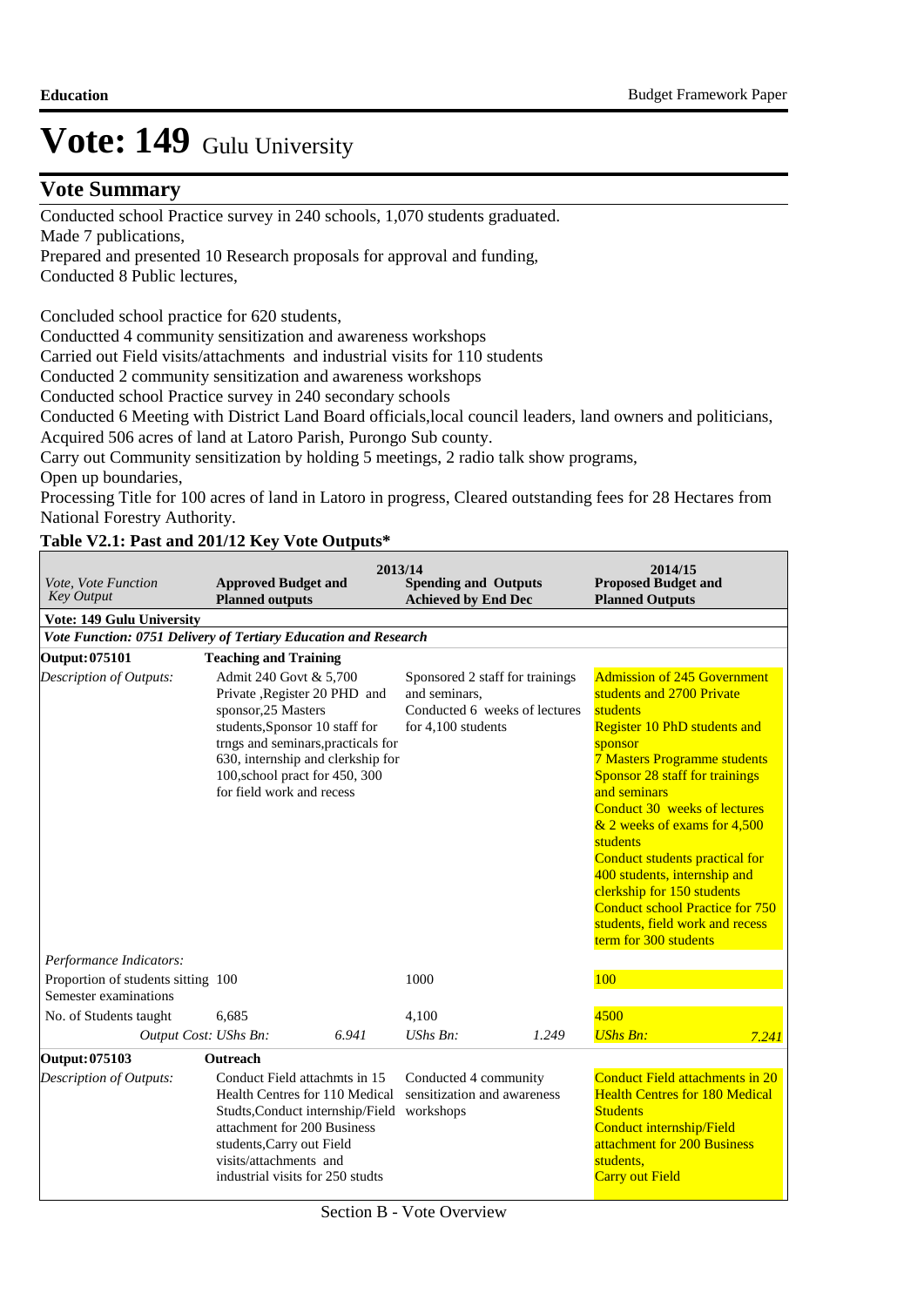## **Vote Summary**

|                                                        |                                                                                                                                                        |       | 2013/14                                                                                                                                                                                                      |       | 2014/15                                                                                                                                                                                |       |
|--------------------------------------------------------|--------------------------------------------------------------------------------------------------------------------------------------------------------|-------|--------------------------------------------------------------------------------------------------------------------------------------------------------------------------------------------------------------|-------|----------------------------------------------------------------------------------------------------------------------------------------------------------------------------------------|-------|
| Vote, Vote Function<br><b>Key Output</b>               | <b>Approved Budget and</b><br><b>Planned outputs</b>                                                                                                   |       | <b>Spending and Outputs</b><br><b>Achieved by End Dec</b>                                                                                                                                                    |       | <b>Proposed Budget and</b><br><b>Planned Outputs</b>                                                                                                                                   |       |
|                                                        | for Faculty of Agric &<br>Env.Condt 10 comm sensitn w/s                                                                                                |       |                                                                                                                                                                                                              |       | visits/attachments and<br>industrial visits for 200 students<br>for Faculty of Agricalture &<br>Environmrnt,<br><b>Conduct 8 community</b><br>sensitization and awareness<br>workshops |       |
| Output Cost: UShs Bn:                                  |                                                                                                                                                        | 0.866 | $UShs Bn$ :                                                                                                                                                                                                  | 0.181 | <b>UShs Bn:</b>                                                                                                                                                                        | 0.866 |
| Output: 075104                                         | <b>Students' Welfare</b>                                                                                                                               |       |                                                                                                                                                                                                              |       |                                                                                                                                                                                        |       |
| Description of Outputs:                                | 1st of every month for 884                                                                                                                             |       | Pay living out allowance by the Paid living out allowance by<br>the 1st of every month for 820<br>Government sponsored students. Government sponsored students<br>for the period of July -<br>September 2013 |       | Pay living out allowance by the<br>1st of every month for 820<br>Government sponsored students                                                                                         |       |
| Performance Indicators:                                |                                                                                                                                                        |       |                                                                                                                                                                                                              |       |                                                                                                                                                                                        |       |
| No. of students paid living<br>out allowance           | 984                                                                                                                                                    |       | 884                                                                                                                                                                                                          |       | 800                                                                                                                                                                                    |       |
| Output Cost: UShs Bn:                                  |                                                                                                                                                        | 1.684 | $UShs Bn$ :                                                                                                                                                                                                  | 0.404 | <b>UShs Bn:</b>                                                                                                                                                                        | 1.684 |
| Output: 075180                                         |                                                                                                                                                        |       | Construction and rehabilitation of learning facilities (Universities)                                                                                                                                        |       |                                                                                                                                                                                        |       |
| Description of Outputs:                                | <b>Construction of Bio-Systems</b><br>Engineering workshop,<br>Equipping of Science<br>laboratories. Installation<br>management Information<br>System. |       | Construction of Bio-Systems<br>Engineering workshop<br>completed,                                                                                                                                            |       | <b>Construction of 1 ICT/Library</b><br>building, multi-media laboratory,<br><b>Equipping of the Science</b><br>laboratory and Bio-systems<br>engineering workshop                     |       |
| Performance Indicators:                                |                                                                                                                                                        |       |                                                                                                                                                                                                              |       |                                                                                                                                                                                        |       |
| No. of Science<br>blocks/Laboratories<br>rehabilitated | 1                                                                                                                                                      |       | $\boldsymbol{0}$                                                                                                                                                                                             |       |                                                                                                                                                                                        |       |
| No. of Science<br>blocks/Laboratories<br>constructed   | 1                                                                                                                                                      |       | $\boldsymbol{0}$                                                                                                                                                                                             |       |                                                                                                                                                                                        |       |
| No. of Libraries Rehabilitated 1                       |                                                                                                                                                        |       | 1                                                                                                                                                                                                            |       |                                                                                                                                                                                        |       |
| No. of Libraries Constructed 1                         |                                                                                                                                                        |       | 0                                                                                                                                                                                                            |       |                                                                                                                                                                                        |       |
| No. of computer rooms<br>rehabilitated                 | 1                                                                                                                                                      |       | $\overline{0}$                                                                                                                                                                                               |       |                                                                                                                                                                                        |       |
| No. of computer rooms<br>constructed                   | 1                                                                                                                                                      |       | $\boldsymbol{0}$                                                                                                                                                                                             |       |                                                                                                                                                                                        |       |
| Output Cost: UShs Bn:                                  |                                                                                                                                                        | 0.410 | $UShs Bn$ :                                                                                                                                                                                                  | 0.030 | <b>UShs Bn:</b>                                                                                                                                                                        | 0.410 |
| Output: 075181                                         |                                                                                                                                                        |       | Lecture Room construction and rehabilitation (Universities)                                                                                                                                                  |       |                                                                                                                                                                                        |       |
| Description of Outputs:                                | <b>Construction of a Business</b><br>Center for Faculty of Business<br>& development Studies.                                                          |       | Innitial process initiated for<br><b>Construction of a Business</b><br>Center in Faculty of Business<br>& Development Studies                                                                                |       | <b>Construction of Law lecture</b><br>block,<br><b>Construction of a Business</b><br><b>Center in Faculty of Business</b><br>& Development Studies                                     |       |
| Performance Indicators:                                |                                                                                                                                                        |       |                                                                                                                                                                                                              |       |                                                                                                                                                                                        |       |
| No. of lecture rooms<br>rehabilitated                  | $\mathbf{1}$                                                                                                                                           |       | $\mathbf{0}$                                                                                                                                                                                                 |       |                                                                                                                                                                                        |       |
| No. of lecture rooms<br>constructed                    | 6                                                                                                                                                      |       | $\mathbf{0}$                                                                                                                                                                                                 |       |                                                                                                                                                                                        |       |
| Output Cost: UShs Bn:                                  |                                                                                                                                                        | 0.424 | UShs Bn:                                                                                                                                                                                                     | 0.030 | <b>UShs Bn:</b>                                                                                                                                                                        | 0.424 |

Section B - Vote Overview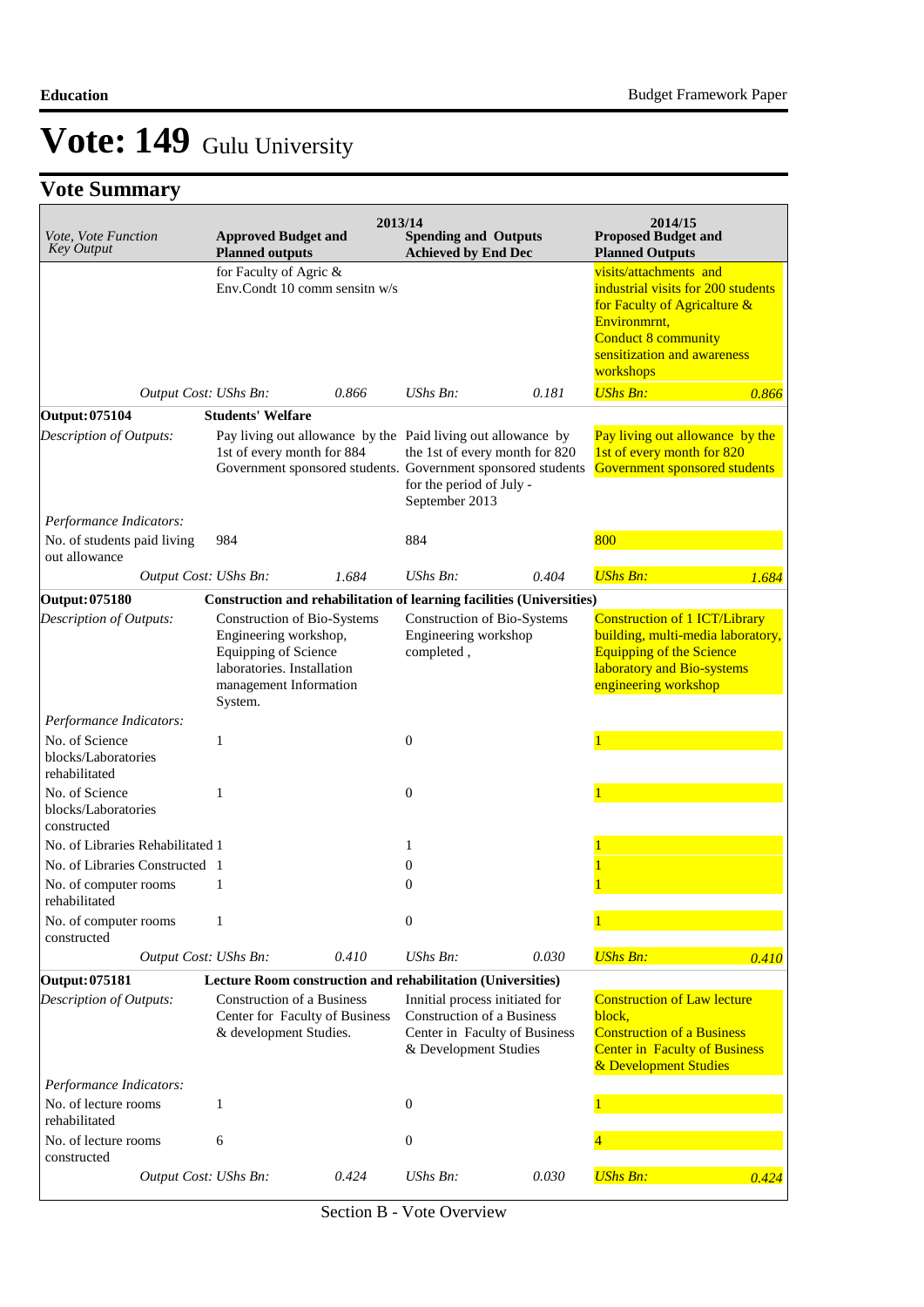#### **Vote Summary**

| <i>Vote, Vote Function</i><br><b>Key Output</b>                  | <b>Approved Budget and</b><br><b>Planned outputs</b>                                                                                                                     | 2013/14 | <b>Spending and Outputs</b><br><b>Achieved by End Dec</b>                |       | 2014/15<br><b>Proposed Budget and</b><br><b>Planned Outputs</b>                                                                                                                              |                  |
|------------------------------------------------------------------|--------------------------------------------------------------------------------------------------------------------------------------------------------------------------|---------|--------------------------------------------------------------------------|-------|----------------------------------------------------------------------------------------------------------------------------------------------------------------------------------------------|------------------|
| Output: 075184                                                   |                                                                                                                                                                          |         | Campus based construction and rehabilitation (walkways, plumbing, other) |       |                                                                                                                                                                                              |                  |
| Description of Outputs:                                          | Repair walkways Pavements<br>Plumbing, Construct 0.5<br>kilometers of walkways at the<br>main campus, Build payers at<br>the main campus, Barricating<br>non-walk areas. |         | Repaired & built walkways and<br>Pavers,<br>Plumbing work done           |       | Repair walkways<br><b>Pavements</b><br>Plumbing<br><b>Construct 2 kilometers of</b><br>walkways at the main campus,<br>Build pavers at the main campus,<br><b>Barricating non-walk areas</b> |                  |
| Performance Indicators:                                          |                                                                                                                                                                          |         |                                                                          |       |                                                                                                                                                                                              |                  |
| No. of campus based<br>infrastructure developments<br>undertaken | 3                                                                                                                                                                        |         | 3                                                                        |       |                                                                                                                                                                                              |                  |
| Output Cost: UShs Bn:                                            |                                                                                                                                                                          | 0.102   | UShs $Bn$ :                                                              | 0.013 | <b>UShs Bn:</b>                                                                                                                                                                              | 0.102            |
| <b>Vote Function Cost</b><br><b>Cost of Vote Services:</b>       | UShs Bn:<br>UShs $Bn$ :                                                                                                                                                  |         | 20.681 UShs Bn:<br>$20.531$ UShs Bn:                                     |       | 7.112 UShs Bn:<br>7.112 <i>UShs Bn:</i>                                                                                                                                                      | 21.531<br>21.531 |

*\* Excluding Taxes and Arrears*

#### *2014/15 Planned Outputs*

10 training workshops to be held

15 presentations of research papers

Prepare lecture time-tables

Furnish and equip lecture halls and laboratories with 1000 lecture chairs, 500 library chairs Recruit additional 70 lecture staff

#### Conduct 1 Science Confeference Conduct 1 Graduates students conferenece Conduct 10 research seminars Subscribe to journals Conduct 6 workshops, conduct 15 Public lectures Produce 1000 brochures on research guides Carry out School survey in 250 secondary schools, Visits to 20 health centres, Carry out 4 guidance and training seminars, Assist patients in 2 hospitals and 10 health centres, Carry out 15 Workshops with local leaders and community. Organise 5 meetings with District Land Board and the community leaders, Arrange 6 talk shows on radio FM with local leaders and District officials, Contract a surveyor to open up boundaries, Contract a Government valuer for property valuation, Compentiate 50 families.

#### **Table V2.2: Past and Medum Term Key Vote Output Indicators\***

|                                                                |                    | 2013/14          |                                     | <b>MTEF Projections</b> |         |         |
|----------------------------------------------------------------|--------------------|------------------|-------------------------------------|-------------------------|---------|---------|
| Vote Function Key Output<br><b>Indicators and Costs:</b>       | 2012/13<br>Outturn | Approved<br>Plan | <b>Outturn by</b><br><b>End Dec</b> | 2014/15                 | 2015/16 | 2016/17 |
| Vote: 149 Gulu University                                      |                    |                  |                                     |                         |         |         |
| Vote Function:0751 Delivery of Tertiary Education and Research |                    |                  |                                     |                         |         |         |
| No. of Students taught                                         |                    | 6.685            | 4.100                               | 4500                    | 4500    | 4500    |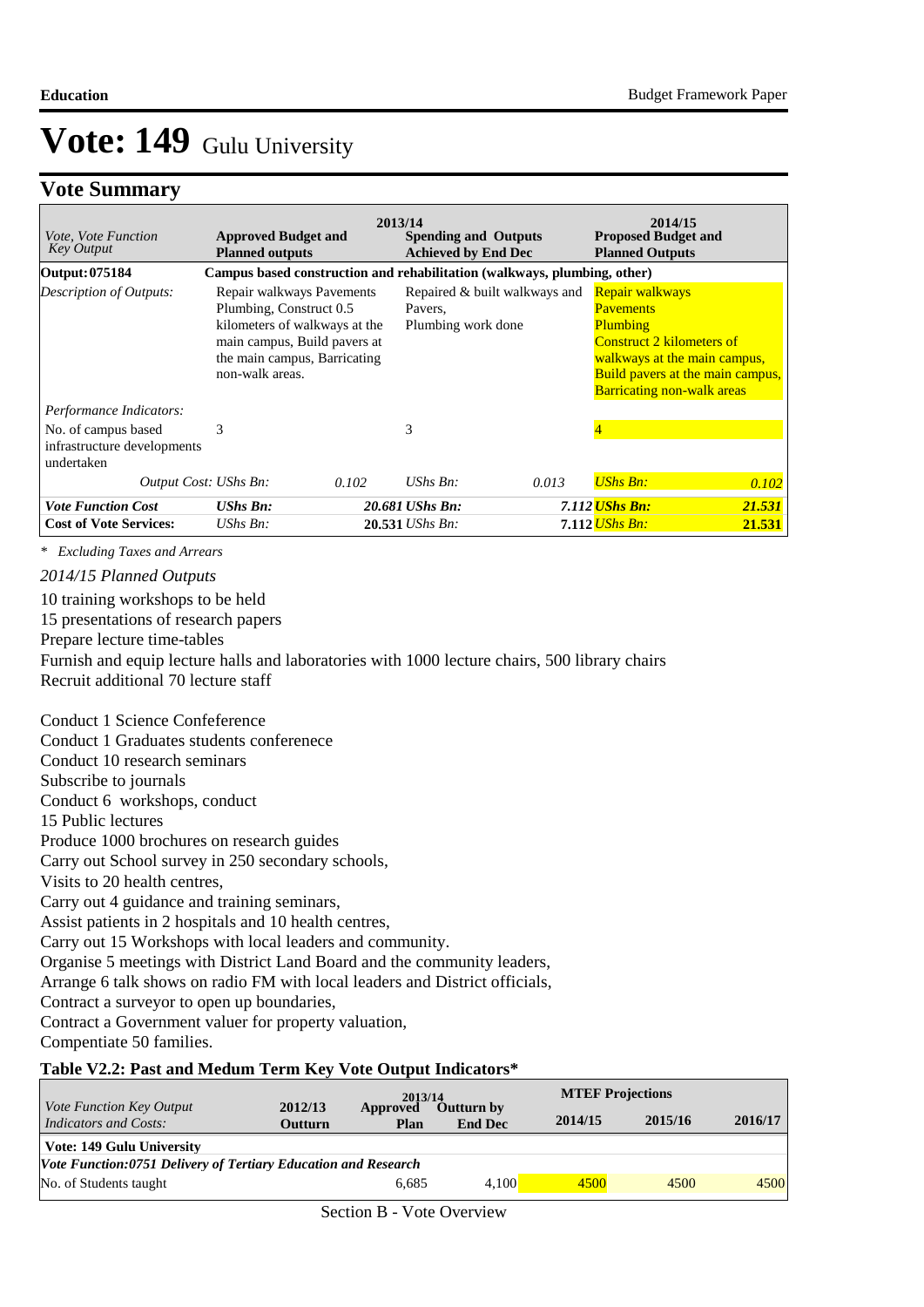### **Vote Summary**

|                                                               |                    | 2013/14          |                                     | <b>MTEF Projections</b> |                |                |
|---------------------------------------------------------------|--------------------|------------------|-------------------------------------|-------------------------|----------------|----------------|
| Vote Function Key Output<br>Indicators and Costs:             | 2012/13<br>Outturn | Approved<br>Plan | <b>Outturn by</b><br><b>End Dec</b> | 2014/15                 | 2015/16        | 2016/17        |
| Proportion of students sitting<br>Semester examinations       |                    | 100              | 1000                                | 100                     | 100            | 100            |
| No. of students paid living out<br>allowance                  |                    | 984              | 884                                 | 800                     | 800            | 800            |
| No. of computer rooms constructed                             |                    |                  | $\Omega$                            |                         |                |                |
| No. of computer rooms rehabilitated                           |                    |                  | 0                                   |                         |                |                |
| No. of Libraries Constructed                                  |                    |                  |                                     |                         |                |                |
| No. of Libraries Rehabilitated                                |                    |                  |                                     |                         |                |                |
| No. of Science blocks/Laboratories<br>constructed             |                    |                  | $\Omega$                            |                         |                |                |
| No. of Science blocks/Laboratories<br>rehabilitated           |                    |                  | $\overline{0}$                      |                         |                |                |
| No. of lecture rooms constructed                              |                    | 6                | $\Omega$                            |                         | 3              |                |
| No. of lecture rooms rehabilitated                            |                    |                  | 0                                   |                         | $\overline{2}$ |                |
| No. of residential staff houses<br>constructed                |                    | $\theta$         | $\theta$                            |                         | $\Omega$       | $\overline{0}$ |
| No. of residential staff houses<br>rehabilitated              |                    | $\theta$         | $\Omega$                            | $\overline{0}$          | $\Omega$       | $\overline{0}$ |
| No. of student dormatories<br>constructed                     |                    | $\mathbf{0}$     | $\Omega$                            | $\overline{0}$          | $\Omega$       | $\overline{0}$ |
| No. of student dormatories<br>rehabilitated                   |                    | $\theta$         | $\Omega$                            | $\overline{0}$          | $\Omega$       | $\overline{0}$ |
| No. of campus based infrastructure<br>developments undertaken |                    | 3                | $\overline{3}$                      | $\overline{4}$          | $\overline{4}$ | 4              |
| <b>Vote Function Cost (UShs bn)</b>                           | 13.744             | 20.531           | 7.112                               | 21.531                  | 22.516         | 25.901         |
| <b>Cost of Vote Services (UShs Bn)</b>                        | 13.744             | 20.531           | 7.112                               | 21.531                  | 22.516         | 25.901         |

#### *Medium Term Plans*

Write research proposal for donor funding

Openning of Gulu University Constuent College in Lira/5 Meetings with District Land Board officials

Community sensitization by holding 10 meetings, 5 radio talk shows

Property valuations for the 742 Hectares and Other Lands acquired

Compensation of atleast 50 families/Finishing and furnishing of the lecture block

Completion of payments of final certificate of works done/Carry out road openings at the Main Campus and Faculty of Medicine/Procurement of Transport Equipments,

Procureand installation of installation of LAN/Wireless, Connection of Campuses

#### **(ii) Efficiency of Vote Budget Allocations**

#### **Table V2.3: Allocations to Key Sector and Service Delivery Outputs over the Medium Term**

|                                 | $(i)$ Allocation (Shs Bn) |                                 |      |      | $(ii)$ % Vote Budget |                                 |       |          |
|---------------------------------|---------------------------|---------------------------------|------|------|----------------------|---------------------------------|-------|----------|
| <b>Billion Uganda Shillings</b> |                           | 2013/14 2014/15 2015/16 2016/17 |      |      |                      | 2013/14 2014/15 2015/16 2016/17 |       |          |
| <b>Key Sector</b>               | 10.4'                     | 10.7                            | 11.4 | 11.9 | 50.8%                | $49.8\%$                        | 50.5% | $46.0\%$ |
| Service Delivery                | 10.4                      | 10.7                            | 11.4 | 11.9 | 50.8%                | $49.8\%$                        | 50.5% | $46.0\%$ |

#### **Table V2.4: Key Unit Costs of Services Provided and Services Funded (Shs '000)**

| <b>Unit Cost</b><br><b>Description</b> | Actual<br>2012/13                                              | <b>Planned</b><br>2013/14 | <b>Actual</b><br>by Sept | <b>Proposed</b><br>2014/15 | <b>Costing Assumptions and Reasons for</b><br>any Changes and Variations from Plan |  |  |  |
|----------------------------------------|----------------------------------------------------------------|---------------------------|--------------------------|----------------------------|------------------------------------------------------------------------------------|--|--|--|
|                                        |                                                                |                           |                          |                            |                                                                                    |  |  |  |
|                                        | Vote Function:0751 Delivery of Tertiary Education and Research |                           |                          |                            |                                                                                    |  |  |  |
| Students                               |                                                                | 265,317                   |                          | 388.424                    | Increase in enrolement                                                             |  |  |  |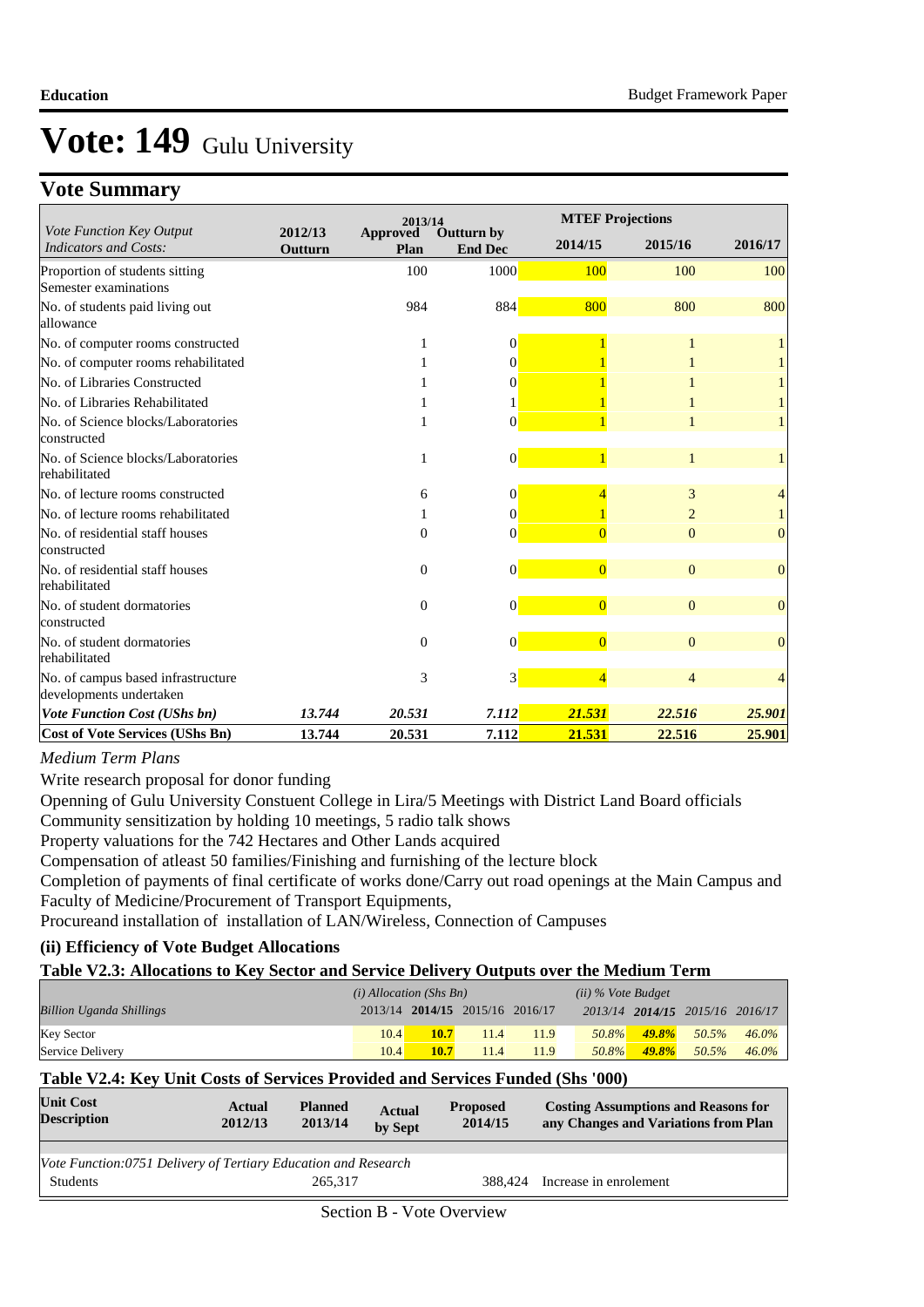#### **Vote Summary**

#### **(iii) Vote Investment Plans**

Expected from African Development Bank for Infrastructural Development, however ICT Infrastructure has not been handled by Ministry of Education & Sports under unfunded priorities to build platform to handle Public Universities Integrated Financial Management System (To be handled through Ministry of Finance, Planning & Economic Development from Accaountant General's Office)

#### **Table V2.5: Allocations to Capital Investment over the Medium Term**

|                                           | $(i)$ Allocation (Shs Bn) |      |                         |      | $(ii)$ % Vote Budget |              |           |           |
|-------------------------------------------|---------------------------|------|-------------------------|------|----------------------|--------------|-----------|-----------|
| <b>Billion Uganda Shillings</b>           | 2013/14                   |      | 2014/15 2015/16 2016/17 |      | 2013/14              | 2014/15      | 2015/16   | 2016/17   |
| Consumption Expendture (Outputs Provided) | 16.0                      | 16.8 | 16.9                    | 19.2 | 78.0%                | <b>78.1%</b> | 74.9%     | 74.2%     |
| Grants and Subsidies (Outputs Funded)     | 1.9                       | 1.9  | 2.5                     | 2.5  | 9.5%                 | $9.0\%$      | 11.3%     | 9.8%      |
| Investment (Capital Purchases)            | 2.6                       | 2.8  | 3.1                     | 4.1  | 12.5%                | 12.9%        | 13.8%     | $16.0\%$  |
| <b>Grand Total</b>                        | 20.5                      | 21.5 | 22.5                    | 25.9 | $100.0\%$            | $100.0\%$    | $100.0\%$ | $100.0\%$ |

Infrastructural Developmentswhich include classroom blocks, laboratories & Multimedia laboratories and ICT Infrastructures which include Local Area network, Fibre optics, Increase in Bandwidth.

#### **Table V2.6: Major Capital Investments**

#### **(iv) Vote Actions to improve Priority Sector Outomes**

#### **Table V2.7: Priority Vote Actions to Improve Sector Performance**

| 2013/14 Planned Actions:                                                                                                                                                                                                                                                  | 2013/14 Actions by Sept:                                                                                                                                                                   | 2014/15 Planned Actions:                                                                                                                                                                                                                                                                       | <b>MT Strategy:</b>                                                                                                                                                                                                                                       |
|---------------------------------------------------------------------------------------------------------------------------------------------------------------------------------------------------------------------------------------------------------------------------|--------------------------------------------------------------------------------------------------------------------------------------------------------------------------------------------|------------------------------------------------------------------------------------------------------------------------------------------------------------------------------------------------------------------------------------------------------------------------------------------------|-----------------------------------------------------------------------------------------------------------------------------------------------------------------------------------------------------------------------------------------------------------|
|                                                                                                                                                                                                                                                                           | Sector Outcome 1: Improved quality and relevancy of education at all levels                                                                                                                |                                                                                                                                                                                                                                                                                                |                                                                                                                                                                                                                                                           |
|                                                                                                                                                                                                                                                                           | Vote Function: 07 51 Delivery of Tertiary Education and Research                                                                                                                           |                                                                                                                                                                                                                                                                                                |                                                                                                                                                                                                                                                           |
| VF Performance Issue:                                                                                                                                                                                                                                                     | Etablish quality assurance unit to monitor teaching & trainings and improve fundings for ICT to<br>conduct lectures and carry out research and publications, and conduct outreach programs |                                                                                                                                                                                                                                                                                                |                                                                                                                                                                                                                                                           |
| Conduct 5 research seminars<br>and 2 workshops, Conduct 1<br>Annual Science conference &<br>2 Graduate seminars, Write<br>15 Research Proposals for<br>fundings, Review of programs<br>by June 2014, Monitor and<br>evaluate teaching and training<br>by end of June 2014 | Conducted 2 research seminars<br>and 2 workshops, Wrote 5<br>Research Proposals for<br>fundings                                                                                            | Conduct 10 research seminars,<br>2 workshops, Conduct 1<br>Annual Science conference &<br>1 Graduate seminar, Write 10<br><b>Research Proposals for</b><br>fundings, Review programs by<br>June 2015, Monitor and<br>evaluate teaching and training<br>by end of June 2015, carry out          | Lobby for governemnt and<br>donor support by the first<br>quarter of the year, carry out 4<br>sensitisation workshops for<br>academic staff on research<br>proposals writing conducted<br>every quarter                                                   |
|                                                                                                                                                                                                                                                                           |                                                                                                                                                                                            | academic                                                                                                                                                                                                                                                                                       |                                                                                                                                                                                                                                                           |
| Sector Outcome 2: Improved equitable access to education                                                                                                                                                                                                                  |                                                                                                                                                                                            |                                                                                                                                                                                                                                                                                                |                                                                                                                                                                                                                                                           |
|                                                                                                                                                                                                                                                                           | Vote Function: 07 51 Delivery of Tertiary Education and Research                                                                                                                           |                                                                                                                                                                                                                                                                                                |                                                                                                                                                                                                                                                           |
| <b>VF Performance Issue:</b><br>benefits                                                                                                                                                                                                                                  | Difficulties in attracting and retaining senior academic staff due to low salaries, Lack of other fringe                                                                                   |                                                                                                                                                                                                                                                                                                |                                                                                                                                                                                                                                                           |
| Advertise for recruitment of<br>71 additional staff, lobby for<br>10% salaries<br>increase, encourage staff to<br>access salary loans from<br>Banks.introduce retirement<br>benefit scheme                                                                                | Advertised for recruitment of<br>additional staff , encouraged &<br>facilitated staff to access<br>salary loans from Banks.                                                                | Loby for additional<br>recruitment of 70 additional<br>staf to cater for<br>operationalisation of Gulu<br><b>University Constituent</b><br>College - Liraf, lobby for 10%<br>salaries increase, encourage<br>staff to access salary loans<br>from Banks.introduce<br>retirement benefit scheme | Outsource for senior academic<br>staff to be recruited by July,<br>lobby for fundings for salaries<br>and other benefits, put up<br>staff accommodations by the<br>end of the year, introduce<br>vehicle cost sharring scheme<br>by the start of the year |
|                                                                                                                                                                                                                                                                           | Sector Outcome 3: Improved effectiveness and efficiency in delivery of the education services                                                                                              |                                                                                                                                                                                                                                                                                                |                                                                                                                                                                                                                                                           |
|                                                                                                                                                                                                                                                                           | Vote Function: 07 51 Delivery of Tertiary Education and Research                                                                                                                           |                                                                                                                                                                                                                                                                                                |                                                                                                                                                                                                                                                           |
| VF Performance Issue:                                                                                                                                                                                                                                                     | Lack of funds for capital Developments, ICT Development and land acquisition                                                                                                               |                                                                                                                                                                                                                                                                                                |                                                                                                                                                                                                                                                           |
| Write 5 funding proposals,                                                                                                                                                                                                                                                | Wrote 5 funding proposals,                                                                                                                                                                 | Write 10 funding proposals,                                                                                                                                                                                                                                                                    | Lobby for support from                                                                                                                                                                                                                                    |

Section B - Vote Overview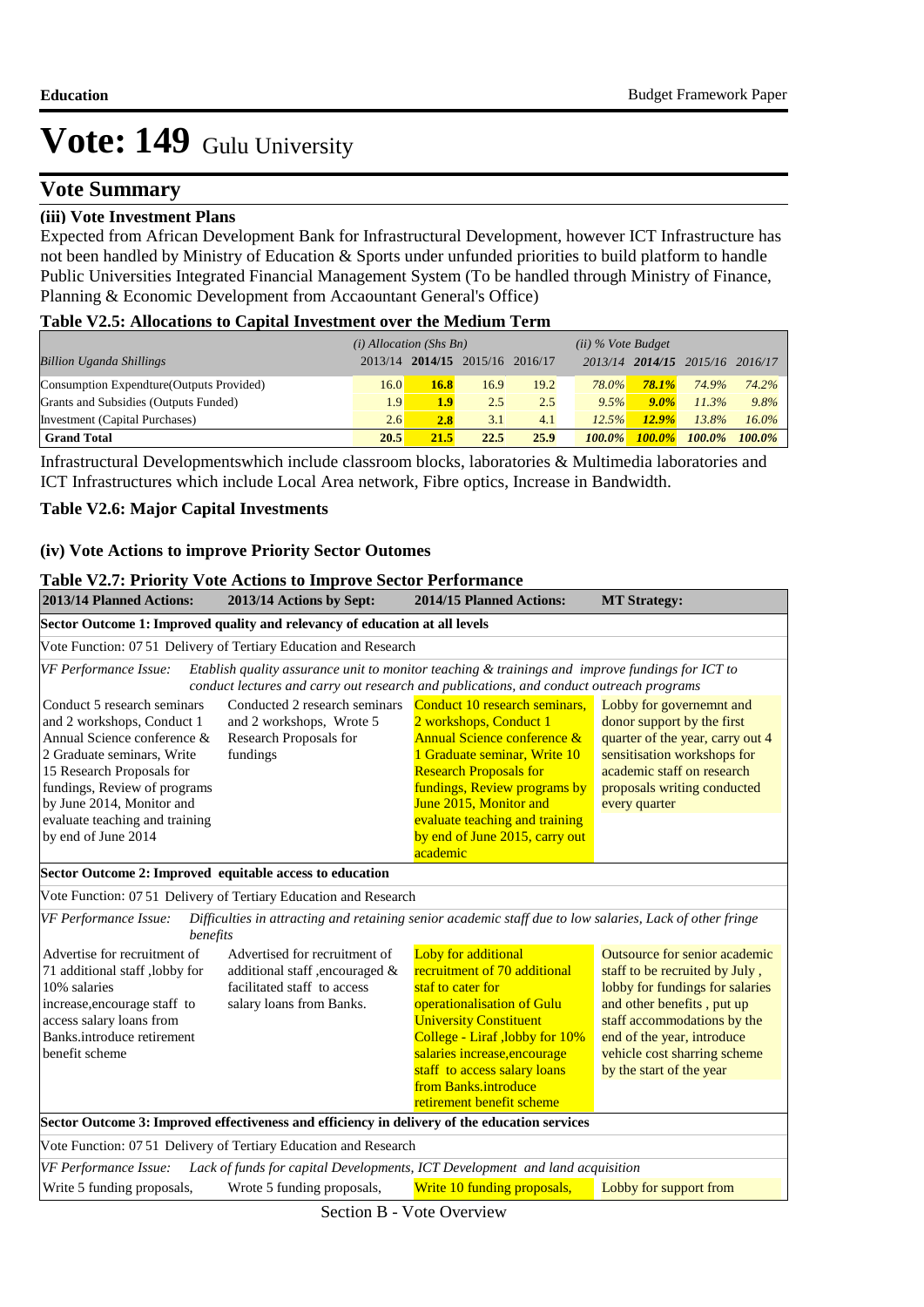### **Vote Summary**

| 2013/14 Planned Actions:     | 2013/14 Actions by Sept:   | 2014/15 Planned Actions:           | <b>MT Strategy:</b>            |
|------------------------------|----------------------------|------------------------------------|--------------------------------|
| lobby from Government &      | lobbyed from Government &  | <b>lobby from Government &amp;</b> | politicians and local leaders, |
| Donors for additional        | Donors for additional      | Donors for additional funding,     | source for fundings from       |
| funding, conduct donors      | funding, innitiated Public | conduct donors                     | government and donors by       |
| conference, innitiate Public | Private Partnership        | conference, innitiate Public       | June 2015, conduct seminars    |
| Private Partnership          | arrangement for posivle    | <b>Private Partnership</b>         | on Project proposal writings,  |
| arrangement for posivle      | funding                    | arrangement for funding            | hold Donor conference by       |
| funding                      |                            |                                    | <b>Sept 2015</b>               |

### *V3 Proposed Budget Allocations for 2014/15 and the Medium Term*

*This section sets out the proposed vote budget allocations for 2014/15 and the medium term, including major areas of expenditures and any notable changes in allocations.* 

#### **Table V3.1: Past Outturns and Medium Term Projections by Vote Function\***

|                                                  |                           |                        | 2013/14                            | <b>MTEF Budget Projections</b> |         |         |
|--------------------------------------------------|---------------------------|------------------------|------------------------------------|--------------------------------|---------|---------|
|                                                  | 2012/13<br><b>Outturn</b> | Appr.<br><b>Budget</b> | <b>Spent by</b><br><b>End Sept</b> | 2014/15                        | 2015/16 | 2016/17 |
| Vote: 149 Gulu University                        |                           |                        |                                    |                                |         |         |
| 0751 Delivery of Tertiary Education and Research | 13.744                    | 20.531                 | 3.554                              | 21.531                         | 22.516  | 25,901  |
| <b>Total for Vote:</b>                           | 13.744                    | 20.531                 | 3.554                              | 21.531                         | 22.516  | 25,901  |

#### **(i) The Total Budget over the Medium Term**

#### **(ii) The major expenditure allocations in the Vote for 2014/15**

The bulk of the allocation is teaching and training which is the core function of the University. The University shall continue over the medium term to put emphasis on Teaching & Training. The other areas of emphasis will be on Research, consultancy & publications, outreach, Land acquisition, Government buildings and administrative infrustrature and library services

### **(iii) The major planned changes in resource allocations within the Vote for 2014/15**

ICT, research, land and students welfare

#### **Table V3.2: Key Changes in Vote Resource Allocation**

| <b>Changes in Budget Allocations and Outputs from 2013/14 Planned Levels:</b><br>2014/15 |                                                                  | 2015/16 |                             | 2016/17 | <b>Justification for proposed Changes in</b><br><b>Expenditure and Outputs</b> |
|------------------------------------------------------------------------------------------|------------------------------------------------------------------|---------|-----------------------------|---------|--------------------------------------------------------------------------------|
| Vote Function:0701 Delivery of Tertiary Education and Research                           |                                                                  |         |                             |         |                                                                                |
| Output:                                                                                  | 0751 01 Teaching and Training                                    |         |                             |         |                                                                                |
| $UShs Bn:$                                                                               | $-0.483$ UShs Bn:                                                |         | $0.575$ UShs Bn:            |         | 1.000 Over 10 years, Government has been                                       |
| Increased number of                                                                      | Increased number of                                              |         | Increased number of         |         | providing constant amount, this has                                            |
| students from 4,285 to students from 4,585 to                                            |                                                                  |         | students to over 7,000      |         | made operations more dificult in terms                                         |
| 6,985 means more activities 6,985 means more activities means more activities,           |                                                                  |         |                             |         | of finances                                                                    |
| and therefore increased fund and therefore increased fund increase in cost of living     |                                                                  |         |                             |         |                                                                                |
| allocation                                                                               | allocation                                                       |         | and this requires increased |         |                                                                                |
|                                                                                          |                                                                  |         | fund allocation             |         |                                                                                |
| Output:                                                                                  | 0751 76 Purchase of Office and ICT Equipment, including Software |         |                             |         |                                                                                |
| <b>UShs Bn:</b>                                                                          | $0.100$ UShs Bn:                                                 |         | $0.300$ UShs Bn:            |         | <b>0.808</b> Put in place ICT backbone, equipments                             |
| <b>Put in place ICT backbone,</b> Extend ICT backbone and                                |                                                                  |         | Increase ICT network        |         | and increase Bandwidth to                                                      |
| in preparation for CEMAS, Bandwidth, in preparation                                      |                                                                  |         | infrastructure              |         | accommodate CEMAS efficient runing                                             |
| <b>Construct Directorate of</b>                                                          | for implementation of                                            |         |                             |         |                                                                                |
| <b>ICT Building, Upgrade</b>                                                             | <b>CEMAS, Construct</b>                                          |         |                             |         |                                                                                |
| <b>Operating Systems and</b>                                                             | Directorate of ICT Building,                                     |         |                             |         |                                                                                |
| <b>Applications with License</b>                                                         | <b>Upgrade Operating Systems</b>                                 |         |                             |         |                                                                                |
|                                                                                          | and Applications with                                            |         |                             |         |                                                                                |
|                                                                                          | License                                                          |         |                             |         |                                                                                |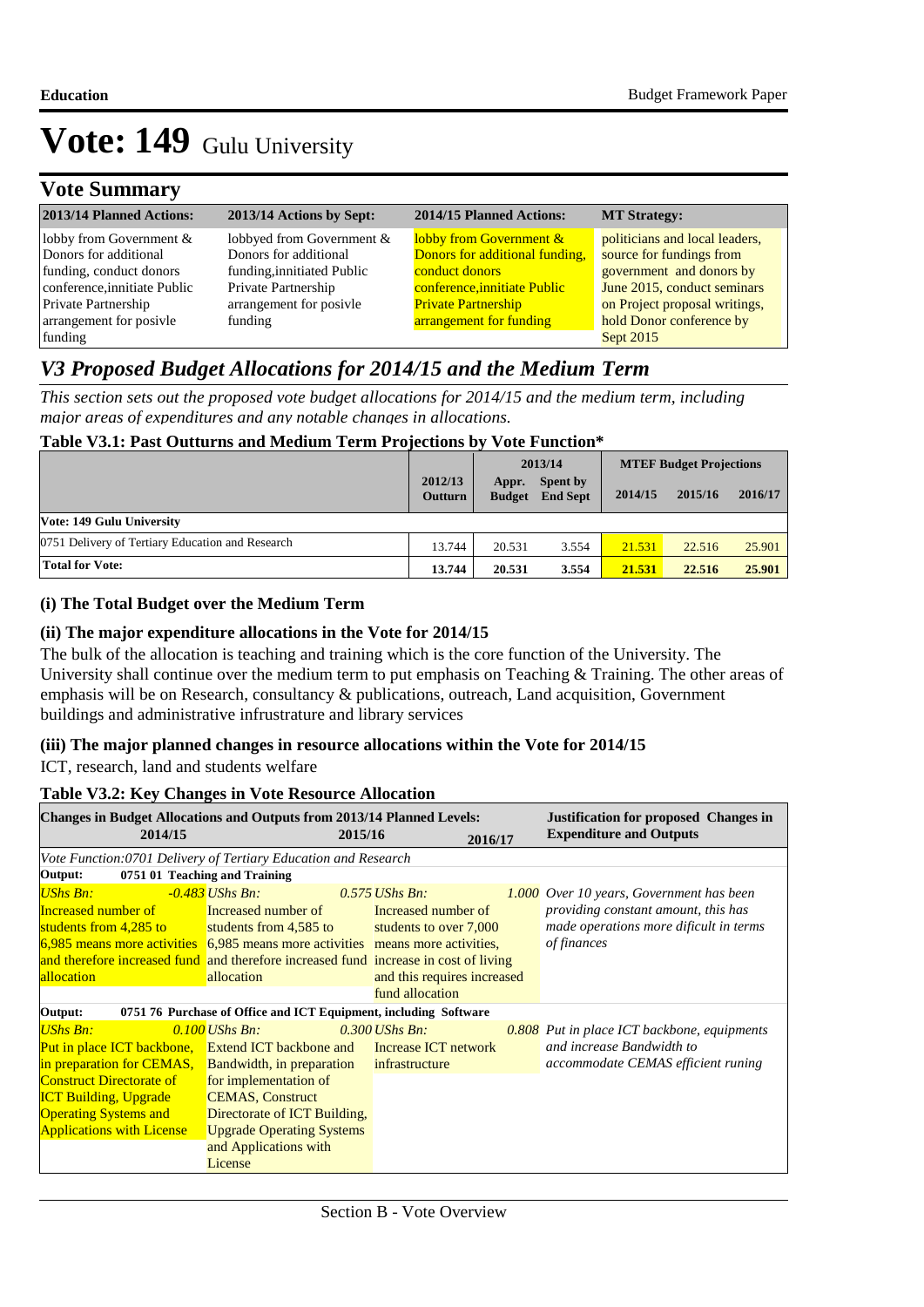### **Vote Summary**

## *V4: Vote Challenges for 2014/15 and the Medium Term*

*This section sets out the major challenges the vote faces in 2014/15 and the medium term which the vote has been unable to address in its spending plans.*

Need for recruitment of additional lecture staff, ICT infrastructural developments

#### **Table V4.1: Additional Output Funding Requests**

| <b>Additional Requirements for Funding and</b><br><b>Outputs in 2014/15:</b>                                                                                                                                                                                                                                | <b>Justification of Requirement for</b><br><b>Additional Outputs and Funding</b>                                                                                                                                                                                                                                                                                                                                                                                                                                                                                                                                                                                                                                           |
|-------------------------------------------------------------------------------------------------------------------------------------------------------------------------------------------------------------------------------------------------------------------------------------------------------------|----------------------------------------------------------------------------------------------------------------------------------------------------------------------------------------------------------------------------------------------------------------------------------------------------------------------------------------------------------------------------------------------------------------------------------------------------------------------------------------------------------------------------------------------------------------------------------------------------------------------------------------------------------------------------------------------------------------------------|
| Vote Function:0705 Delivery of Tertiary Education and Research                                                                                                                                                                                                                                              |                                                                                                                                                                                                                                                                                                                                                                                                                                                                                                                                                                                                                                                                                                                            |
| Output:<br>0751 05 Administration and Support Services<br><b>UShs Bn:</b><br>2.844<br>Provision for Gratuity for 90 teacing and 6 administrative<br>stafff, Additional 70 staff to be recruited, 1for<br>operationalisation of Gulu University Constituent College -<br>Lira 10% salary increase per annum. | Increase in staff salary is required to attract, retain and motivate<br>staff for better performance and Gratuity to staff under contract,<br>Gratuity for 90 teaching and 6 administrative staff on contract                                                                                                                                                                                                                                                                                                                                                                                                                                                                                                              |
| 0751 51 Guild Services<br>Output:<br><b>UShs Bn:</b><br>12.483<br>Funds for Gulu University Constituent College - Lira of Ushs<br><b>5Billion</b>                                                                                                                                                           | Gulu University Constituent College - Lira campus is to opened<br>for students in August 2014                                                                                                                                                                                                                                                                                                                                                                                                                                                                                                                                                                                                                              |
| Output:<br>0751 71 Acquisition of Land by Government<br><b>UShs Bn:</b><br>Ush 5Bn is required for phase I land valuation, compensation<br>and acquisition                                                                                                                                                  | Land ownership by the University is paramount for effective<br>implementation of the Master Plan to be carried out. Land<br>belongs to the local people and therefore Government could<br>provide for adequately compensate the land owners inorder for<br>the University to acquire the land.                                                                                                                                                                                                                                                                                                                                                                                                                             |
| Output:<br>0751 72 Government Buildings and Administrative Infrastructure                                                                                                                                                                                                                                   |                                                                                                                                                                                                                                                                                                                                                                                                                                                                                                                                                                                                                                                                                                                            |
| <b>UShs Bn:</b><br>27,800<br><b>Construction of 1 Income Generation Unit Offices, Increased</b><br>number of students will need more funding for additional<br>lecture halls, chairs and library furniture and fittings                                                                                     | The lecture blocks and administrative blocks are needed to be<br>built in the acquired land as per Master Plan. Ear-marked funds<br>from the African Development Bank (ADB) for FY 2014/2015,<br>thus GoU funding required in subsequent years 2015/2016 and<br>2016/2017, Faculty of LAW to be constructed                                                                                                                                                                                                                                                                                                                                                                                                                |
| 0751 76 Purchase of Office and ICT Equipment, including Software<br>Output:                                                                                                                                                                                                                                 |                                                                                                                                                                                                                                                                                                                                                                                                                                                                                                                                                                                                                                                                                                                            |
| <b>UShs Bn:</b><br>ICT equipments, Local Area Network, Fibre Optics, Increase<br>Bandwidth and training IT technical staff is required for<br>effective and efficient performance, maintenance and<br>information access to staff and students                                                              | With increased need for E-learning, ICT access, increased<br>Bandwidth from 2Mbps to 3Mbps , Local Area Network (18<br>Buildings at Main Campus, 4 Buildings in Lira, 11 Buildings in<br>Kitgum Campus, 1 Main building at Lacor Campus, 1 Main<br>Building at Faculty of Medicine New Site), Fibre Optics, IT<br>Technical staff training and introduction of intergrated<br>Information Management Systems would lead to effective and<br>efficient operations. There is need to provide a platform,<br>backbone for the Computerised Education and Management<br>Accounting System (CEMAS) from Ministry of Finance Planning<br>& Economic Development being spear-headed from the<br><b>Accountant Generals Office</b> |

*This section discusses how the vote's plans will address and respond to the cross-cutting policy, issues of gender and equity; HIV/AIDS; and the Environment, and other budgetary issues such as Arrears and NTR..* 

#### **(i) Cross-cutting Policy Issues**

*(i) Gender and Equity* ################

#### *(ii) HIV/AIDS*

The University has established counselling Unit by employing a Counselor. The University Council has approved a policy on HIV/AIDS. This is captured under Research vote function.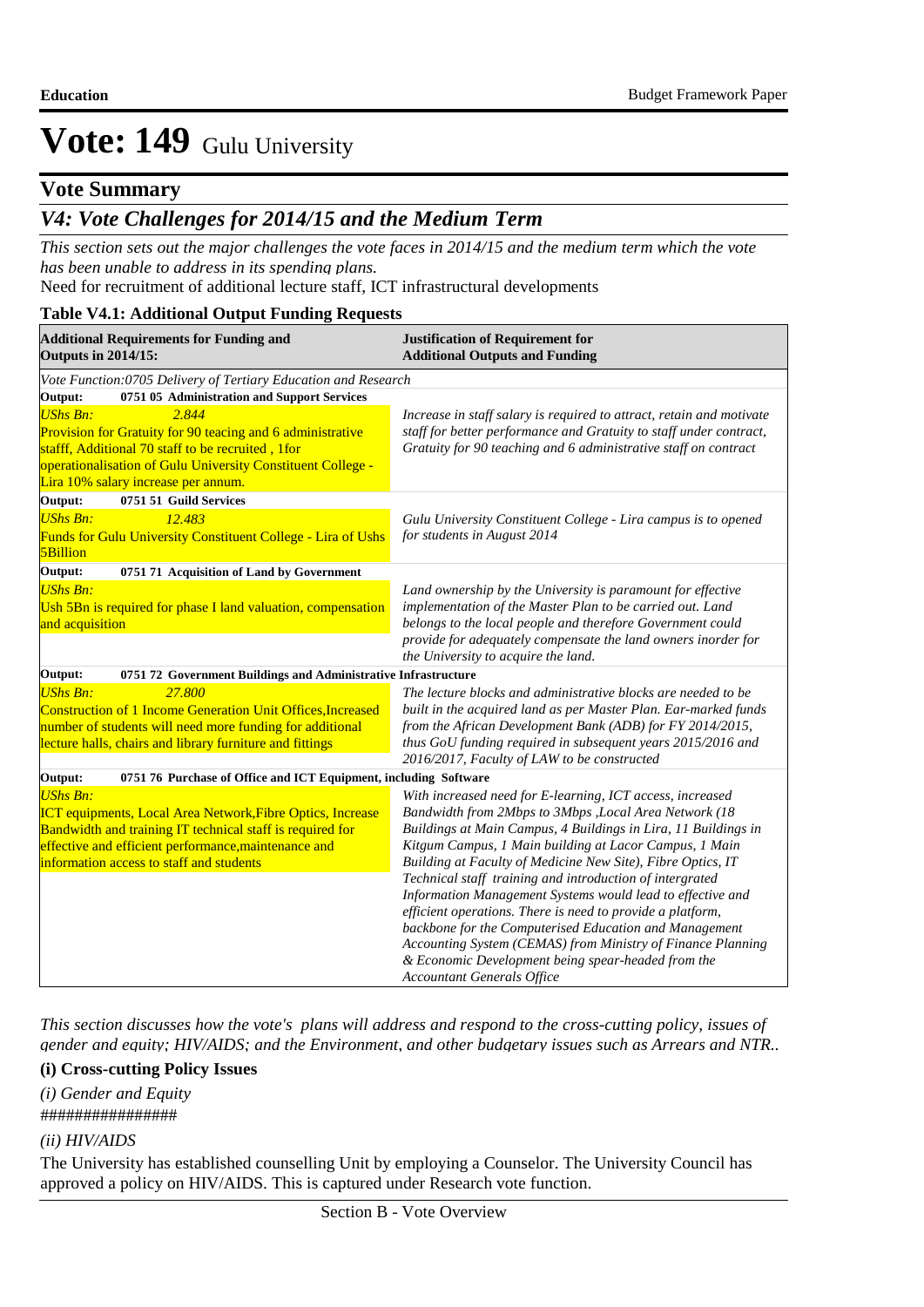### **Vote Summary**

#### *(iii) Environment*

The Faculty of Agriculture and Environment has developed programmes that handle environmental issues which is covered under the research, teaching and training vote functions.

#### **(ii) Payment Arrears**

The table below shows all the payment arrears outstanding for the Vote:

| Payee                                                  | <b>Payment Due Date</b> | Amount (UShs Bn) |
|--------------------------------------------------------|-------------------------|------------------|
| Destiny Automobile Workshop Ltd - 921E                 | 01/07/2014              | 0.00             |
| Edge Technology Ltd                                    | 01/07/2014              | 0.01             |
| Dr Ogwang Edward                                       | 01/07/2014              | 0.01             |
| Dr Anthony Ocaya                                       | 01/07/2014              | 0.00             |
| Director Institute of Research & Graduate Studies Impr | 01/07/2014              | 0.00             |
| Director Institute of Research & Graduate Studies      | 01/07/2014              | 0.01             |
| Dean of Students - Account                             | 01/07/2014              | 0.01             |
| Destiny Automobile Workshop Ltd - UAA 761F             | 01/07/2014              | 0.00             |
| Ext loads/Pt-time/V lecturers/H-rarium Dec-May ARREARS | 01/07/2014              | 1.03             |
| Destiny Automobile Workshop Ltd - 920E                 | 01/07/2014              | 0.00             |
| Destiny Automobile Workshop Ltd - 761F                 | 01/07/2014              | 0.00             |
| Destiny Automobile Workshop Ltd - 760F                 | 01/07/2014              | 0.00             |
| Destiny Automobile Workshop - 482G                     | 01/07/2014              | 0.00             |
| Derstiny Automobile Workshop Ltd - 922E                | 01/07/2014              | 0.00             |
| Katusi denis - B                                       | 01/07/2014              | 0.00             |
| Director Institute of Graduate Studies - Café          | 01/07/2014              | 0.00             |
| Hotel Kakanyero - O,P                                  | 01/07/2014              | 0.00             |
| 10% Social Security Contributions (Arrears & Interests | 01/07/2014              | 0.01             |
| Kamuntu Moses/Ataro Agnes                              | 01/07/2014              | 0.00             |
| Jimmy Byakatonda Bus                                   | 01/07/2014              | 0.00             |
| Jimmy Byakatonda                                       | 01/07/2014              | 0.01             |
| jerusalem International Ltd                            | 01/07/2014              | 0.01             |
| Jany Consult Ltd                                       | 01/07/2014              | 0.00             |
| <b>Estates Officer</b>                                 | 01/07/2014              | 0.00             |
| Hotel pearl Afrique                                    | 01/07/2014              | 0.00             |
| <b>Estates Officer - Works</b>                         | 01/07/2014              | 0.01             |
| Hotel Kakanyero                                        | 01/07/2014              | 0.00             |
| Homeland Telecom Ltd                                   | 01/07/2014              | 0.00             |
| Head of Department Physics                             | 01/07/2014              | 0.00             |
| Head of Department Animal production & Range Managemen | 01/07/2014              | 0.00             |
| <b>Guest House Cashier</b>                             | 01/07/2014              | 0.00             |
| Dean of students                                       | 01/07/2014              | 0.01             |
| Human Resources Officer                                | 01/07/2014              | 0.00             |
| Abola Lapok Co Ltd - H                                 | 01/07/2014              | 0.00             |
| <b>Assistant Estates Officer</b>                       | 01/07/2014              | 0.00             |
| Arrow centre (U) Ltd                                   | 01/07/2014              | $0.07\,$         |
| Aleni Florence                                         | 01/07/2014              | 0.00             |
| Akena Louis                                            | 01/07/2014              | 0.00             |
| Akello Gladys Peace                                    | 01/07/2014              | 0.00             |
| Dean of Students - Policy                              | 01/07/2014              | 0.00             |
| Abola Lapok co Ltd - O                                 | 01/07/2014              | 0.00             |
| Ber kit Lonyo Stores                                   | 01/07/2014              | 0.11             |
| Abola Lapok Co Ltd - Allan                             | 01/07/2014              | $0.00\,$         |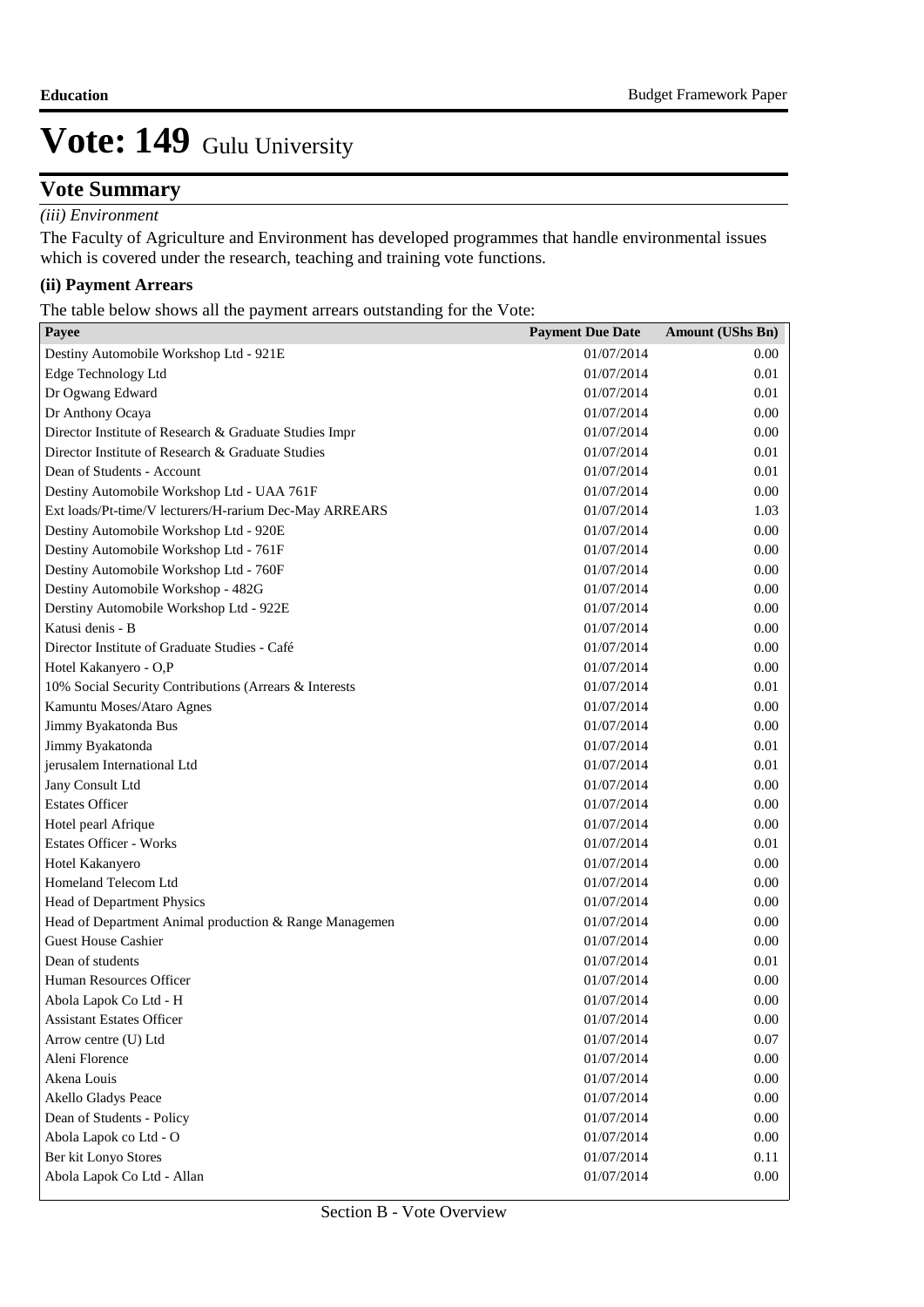|  |  | <b>Vote Summary</b> |
|--|--|---------------------|
|--|--|---------------------|

| Abola Lapok Co Ltd                                     | 01/07/2014 | 0.00     |
|--------------------------------------------------------|------------|----------|
| Abola Lapok -Accomodation                              | 01/07/2014 | 0.00     |
| Abola Lapok                                            | 01/07/2014 | 0.00     |
| 5% Salary Increament Arrears for FY2009/2010           | 01/07/2014 | 0.16     |
| 25% Gratuity to Staff who were on Contract             | 01/07/2014 | 1.73     |
| Administrative Assistane Faculty of Medicine           | 01/07/2014 | 0.00     |
| Care-taker Chemistry Department                        | 01/07/2014 | 0.00     |
| Dean faculty of Education & Humanities                 | 01/07/2014 | 0.00     |
| Corporate Gift Ltd                                     | 01/07/2014 | 0.03     |
| Computer Vision - UPS                                  | 01/07/2014 | 0.00     |
| Computer Vision - T                                    | 01/07/2014 | 0.00     |
| Computer Vision - CT                                   | 01/07/2014 | 0.00     |
| Computer Vision - C                                    | 01/07/2014 | 0.00     |
| Ayella Andrew                                          | 01/07/2014 | 0.00     |
| <b>Computer Vision</b>                                 | 01/07/2014 | 0.00     |
| Ayella Andrew Coach                                    | 01/07/2014 | 0.00     |
| Bonni Enterprises (U)                                  | 01/07/2014 | 0.01     |
| <b>Bonni Enterprises</b>                               | 01/07/2014 | 0.02     |
| Bomah Hotel Ltd -M                                     | 01/07/2014 | 0.00     |
| Bomah Hotel Ltd                                        | 01/07/2014 | 0.00     |
| Boma Hotel Ltd - Egwel                                 | 01/07/2014 | 0.00     |
| Katusi denis - DVC                                     | 01/07/2014 | 0.00     |
| Computer Vision - B                                    | 01/07/2014 | 0.00     |
| Public Café                                            | 01/07/2014 | 0.00     |
| Silkon Investments Ltd                                 | 01/07/2014 | 0.05     |
| Senior Assistant Secretary/Team Leader                 | 01/07/2014 | 0.00     |
| Security Supervisor                                    | 01/07/2014 | 0.00     |
| <b>Resident Guild Commissioner</b>                     | 01/07/2014 | 0.02     |
| Refund of 5% NSSF Contribution to Staff above 55 years | 01/07/2014 | 0.00     |
| Okumu John Bismarck - Kitgum                           | 01/07/2014 | 0.00     |
| Public Café - Same                                     | 01/07/2014 | 0.00     |
| Sports Tutor - Athletes                                | 01/07/2014 | 0.00     |
| Prof e L Odongo Aginya                                 | 01/07/2014 | 0.00     |
| Prime Generals Supply Ltd                              | 01/07/2014 | 0.07     |
| Prime general Supply Ltd - S                           | 01/07/2014 | 0.09     |
| Pajoni Company Ltd                                     | 01/07/2014 | $0.00\,$ |
| Padde Paulina                                          | 01/07/2014 | 0.00     |
| Katusi denis                                           | 01/07/2014 | 0.00     |
| Public Cafee                                           |            |          |
| Stanhope Constructions - I                             | 01/07/2014 | 0.00     |
|                                                        | 01/07/2014 | 0.01     |
| <b>URA</b>                                             | 01/07/2014 | 0.00     |
| Uganda Law Reform Commission                           | 01/07/2014 | 0.00     |
| Tumweshengyeriza naris - Valves                        | 01/07/2014 | 0.00     |
| Tumweshengyeriza Naris                                 | 01/07/2014 | 0.00     |
| The New Vision                                         | 01/07/2014 | 0.00     |
| Temweshengyeriza naris FOM                             | 01/07/2014 | 0.00     |
| Silkon Investments Ltd - B                             | 01/07/2014 | 0.00     |
| Stanhope Constructions - LB                            | 01/07/2014 | 0.06     |
| <b>Sports Tutor</b>                                    | 01/07/2014 | 0.00     |
| <b>Stanhope Constructions</b>                          | 01/07/2014 | 0.00     |
| <b>St Josephs Garage</b>                               | 01/07/2014 | $0.00\,$ |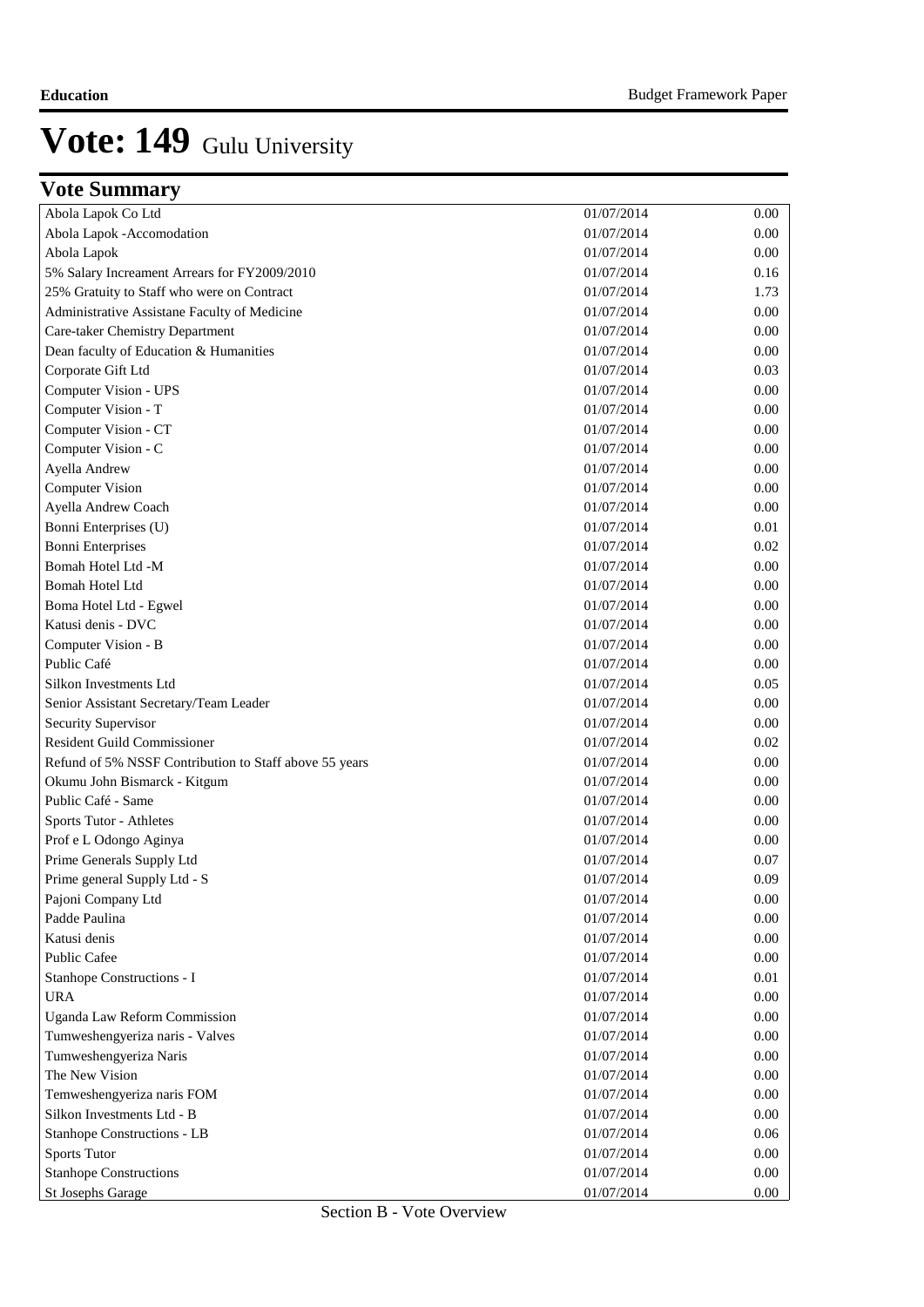| <b>Vote Summary</b>                   |               |       |
|---------------------------------------|---------------|-------|
| St Joseph garage                      | 01/07/2014    | 0.00  |
| Sports Tutor-TK                       | 01/07/2014    | 0.00  |
| Sports Tutor - NUSFU                  | 01/07/2014    | 0.00  |
| Okumu John Bismarck                   | 01/07/2014    | 0.00  |
| <b>Tamber Construction Co Ltd</b>     | 01/07/2014    | 0.05  |
| Katusi denis DVC May                  | 01/07/2014    | 0.00  |
| Mahmoud Khalid                        | 01/07/2014    | 0.00  |
| Law Africa Publishing                 | 01/07/2014    | 0.02  |
| Lamwaka Alice Veronica                | 01/07/2014    | 0.02  |
| Kitgum United Builders & Construction | 01/07/2014    | 0.02  |
| Kiliza Uthuman                        | 01/07/2014    | 0.01  |
| Owor Deogratius Fredrick              | 01/07/2014    | 0.00  |
| Katusi Denis FoM Month?               | 01/07/2014    | 0.00  |
| Medical Unit                          | 01/07/2014    | 0.04  |
| katusi denis DVC Feb                  | 01/07/2014    | 0.00  |
| Katusi denis - S                      | 01/07/2014    | 0.00  |
| Katusi Denis - MC                     | 01/07/2014    | 0.00  |
| katusi denis - March                  | 01/07/2014    | 0.00  |
| Katusi denis - FoM Feb                | 01/07/2014    | 0.00  |
| Katusi denis - FoM                    | 01/07/2014    | 0.00  |
| Kilama Justine Luwa                   | 01/07/2014    | 0.02  |
| NIC                                   | 01/07/2014    | 0.00  |
| Okumu Fabious                         | 01/07/2014    | 0.00  |
| Okoya Patrick                         | 01/07/2014    | 0.00  |
| Oketo Keny Philip/Ociti Stephene      | 01/07/2014    | 0.00  |
| Oketo Keny Philip                     | 01/07/2014    | 0.00  |
| Ojok Stephene Smart                   | 01/07/2014    | 0.00  |
| Obol James Henry                      | 01/07/2014    | 0.00  |
| Mahmoud Khalid - Meeting              | 01/07/2014    | 0.00  |
| NIC - mv                              | 01/07/2014    | 0.00  |
| Mallory International Ltd             | 01/07/2014    | 0.04  |
| New Vision Printing & Publishing      | 01/07/2014    | 0.00  |
| New Uganda Security                   | 01/07/2014    | 0.00  |
| Ndyamugyenyi Kurobusa Elly            | 01/07/2014    | 0.00  |
| National Insurance Corporation        | 01/07/2014    | 0.00  |
| Mega FM                               | 01/07/2014    | 0.00  |
| Waden                                 | 01/07/2014    | 0.00  |
| Nuwategeka Expdedito                  | 01/07/2014    | 0.00  |
|                                       | <b>Total:</b> | 3.837 |

Delay in fund releases

#### **(ii) Non Tax Revenue Collections**

The table below shows Non-Tax Revenues that will be collected under the Vote:

| <b>Source of NTR</b>                   | <b>UShs Bn</b> | 2012/13<br>Actual | 2013/14<br><b>Budget</b> | 2013/14<br><b>Actual by</b><br><b>Sept</b> | 2014/15<br>Projected |
|----------------------------------------|----------------|-------------------|--------------------------|--------------------------------------------|----------------------|
| Educational/Instruction related levies |                | 3.069             | 5.200                    | 1.302                                      | 7.000                |
| Miscellaneous receipts/income          |                | 0.025             | 0.050                    | 0.020                                      | 0.150                |
| Sale of publications                   |                | 0.025             | 0.050                    | 0.020                                      | 0.150                |